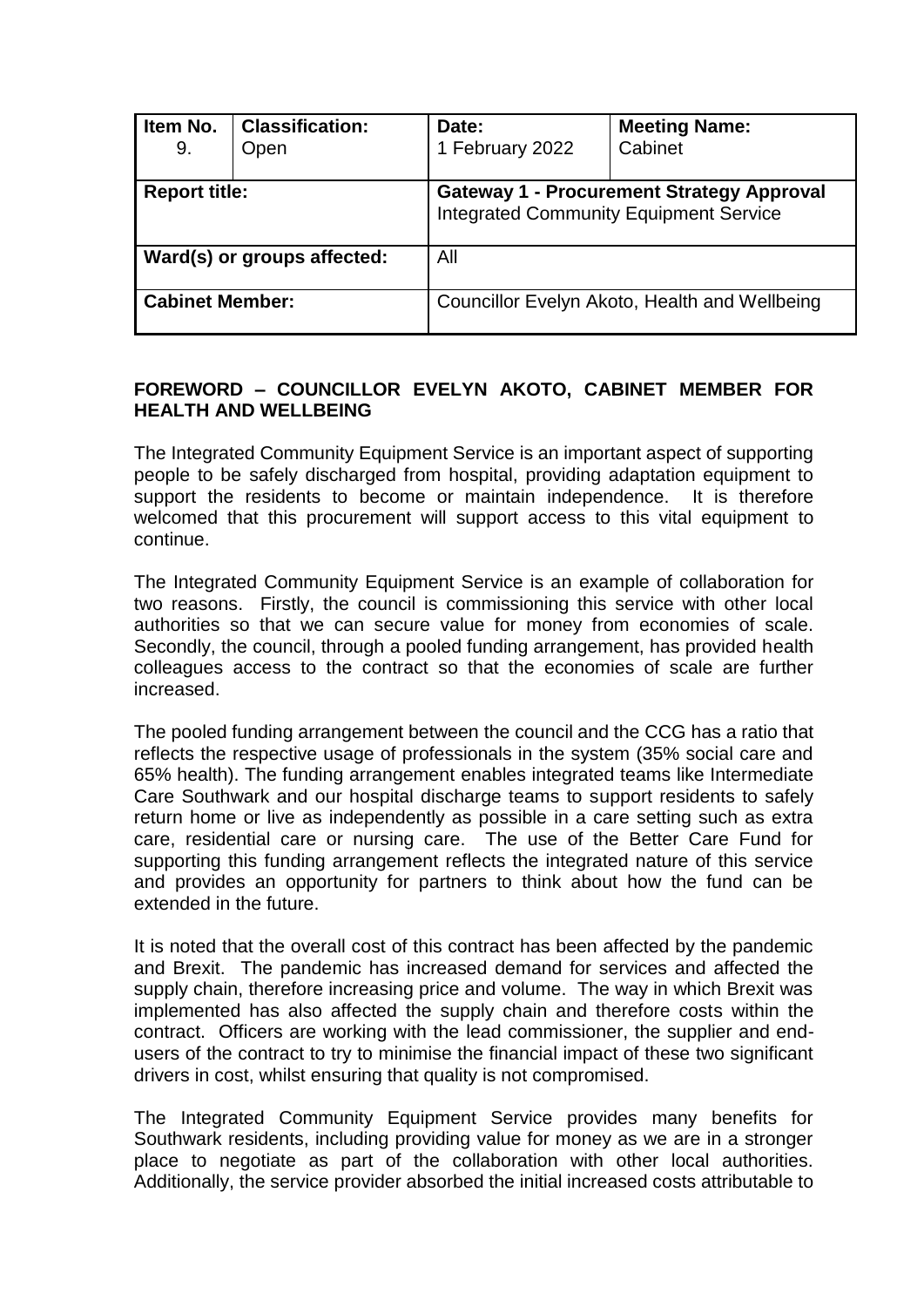the pandemic and Brexit at the beginning of the pandemic. These financial benefits extend the CCG and therefore, by ensuring value for money and the use of the Southwark Pound, we are able to ensure that our funding is focused on direct support for our residents.

Benefits for our residents include being able to have equipment installed in their homes so that they can return to home and live there for as long possible, reducing the need for being admitted to hospital and increasing independence and wellbeing.

# **RECOMMENDATIONS**

- 1. That Cabinet approve the procurement strategy for the provision of Integrated Community Equipment by Southwark Council, under the Section 75 agreement with Southwark Council and South East London (SEL) Clinical Commissioning Group (CCG), via the pan-London consortium's newly procured Integrated Community Equipment Service (ICES) call off contract which is anticipated to commence on 1 April 2023, and will run for five years, with the option to extend for an additional two years (1yr +1yr), at an estimated annual cost of £980,000, an estimated five year total cost of £4.9m and an estimated five year plus two years total cost of £6.8m for Southwark Council.
- 2. That Cabinet note that Southwark Council and SEL CCG continue to deliver the ICES service under the current Section 75 (s75) agreement, whereby the council contribute 35% of the contract cost, and SEL CCG contribute 65%.
- 3. That Cabinet note that Southwark Council continue to be the lead commissioner for this contract in the borough, and be responsible for contract management.
- 4. That Cabinet note that, as part of the joint commissioning arrangement between Southwark Council and SEL CCG (Southwark), SEL CCG will continue to be represented at the regular ICES management board meetings and will continue to be consulted with and included in any decision making processes relevant to the service.
- 5. That Cabinet note that the financial modelling is yet to be completed by the consortium lead as part of the pre-procurement work, however, the estimated spend for Southwark Council based on the current framework, is £4.9m for the proposed initial five year contract term.

# **BACKGROUND INFORMATION**

6. The Integrated Community Equipment Service (ICES) is mostly used by occupational therapists, physiotherapists and nurses who are employed either by health organisations or the council. Equipment is loaned out to patients or vulnerable service users of any age in Southwark to promote independence and to enable care or support to be provided within the home environment and at school. Equipment is also loaned to residents in care homes. Examples of provision include installation of handrails to support people to use the stairs at home safely; provision of a hoist which can enable people to get out of bed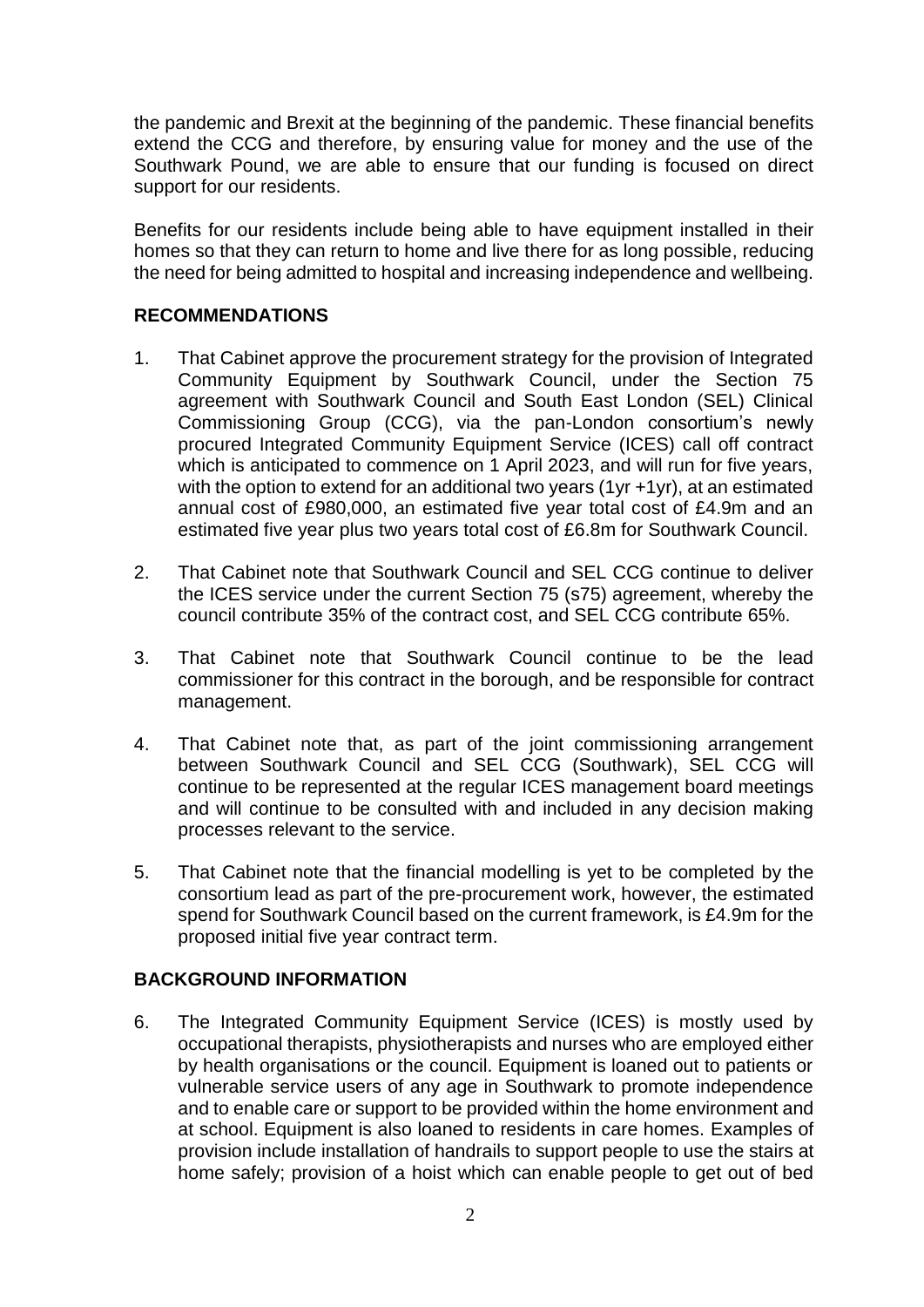with greater independence whilst keeping their carers safe; and provision of ramps to enable wheelchairs users to access the community and safely remain living in their preferred home environment.

- 7. The overall role of ICES is to support health and social care professionals providing community equipment to individuals which will:
	- support discharge from hospital
	- prevent unnecessary admissions to hospital
	- support on-going frailty
	- prevent or delay further deterioration, e.g. falls prevention, intermediate care, move to a care home
	- support an individual's choice to remain in their own home and help to give elderly and disabled people control over their own lives
	- aid rehabilitation and reablement
	- maintain and/or increase independence, and optimise care and support packages
	- facilitate informal care provision, and reduce the risk of a breakdown in carer arrangements
	- reduce the length of hospital stay and reduce 'bed blocking' in hospitals, by facilitating earlier hospital discharges
	- reduce the costs of long-term care by avoiding the need for care home admissions
	- reduce the costs of long-term care by avoiding the need for paid carers, and/or by reducing the number of carers or frequency of care visits required;
	- play a key role in the delivery of early intervention and prevention strategies, and in avoiding crisis admissions to high cost services
	- promote independence, safety, social inclusion, quality of life, improved end of life care.
- 8. There is a Section 75 (NHS Act 2006) agreement in place between Southwark Council and NHS South East London (SEL) Clinical Commissioning Group (CCG), for the Integrated Community Equipment Service where the council is the lead commissioner.
- 9. ICES is financed by a joint funding arrangement between the council and SEL CCG by means of a combined budget, with a cost sharing ratio of 35:65 respectively. The current agreed annual budget across both organisations for 2021-22 is £2.25m. This cost sharing includes the costs related to contract management.
- 10. Medequip was awarded the ICES service contract as part of a framework agreement with other boroughs, the contract commenced on 1 April 2017 for a period of four years with the opportunity to extend for a further two years. The contract is in the final year of the extension and comes to an end on 31 March 2023.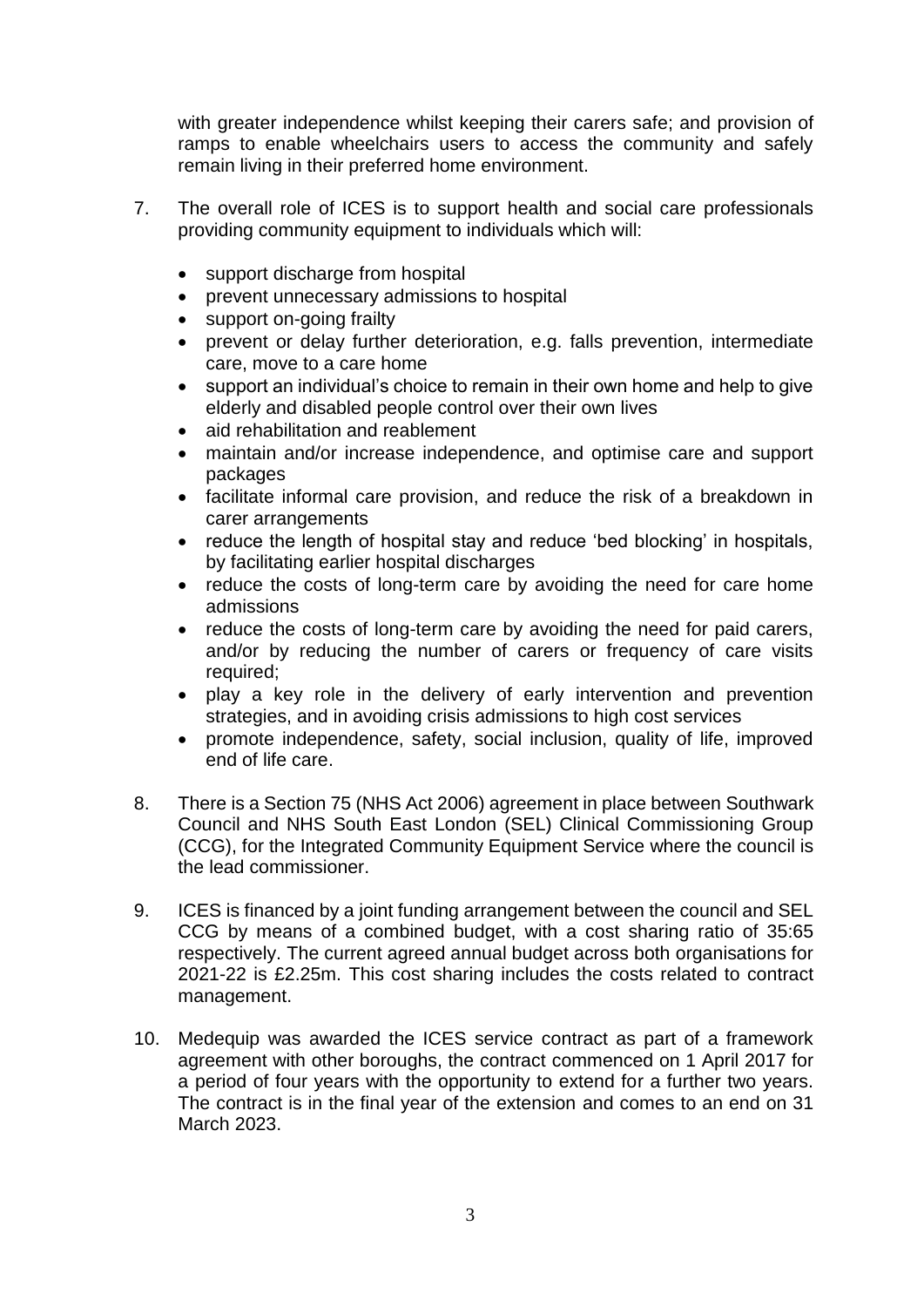- 11. The bi-Borough partnership of City of Westminster and Royal Borough of Kensington and Chelsea are the lead commissioner of the pan-London 'call off contract' from the ICES Consortium Framework agreement. Southwark is one of 21 London boroughs, which make up the consortium. As part of the collaboration with other local authorities, Southwark has a stronger position to secure risk sharing between the commissioning organisation and the delivery partner. For example, the service provider absorbed the initial increased costs attributable to the pandemic and Brexit at the beginning of the pandemic. Each borough has a locally designed contract and places orders for items of equipment as and when identified and prescribed by health and social care professionals. As well as benefitting the residents that use the equipment, this contract will benefit residents looking for employment, as set out in paragraph 63, at least four apprenticeships over the initial life of the contract, with another two or three if the contract is extended, as per the Fairer Futures Procurement Framework requires one apprenticeship per £1 million in the contract value.
- 12. The governance of the consortium is operated through a management committee and a board; which respectively meet on a monthly and bi-monthly basis. The incumbent provider, Medequip, attend both these meetings and present a quality report on performance and updates on their action plan as well as discussing and resolving ongoing issues.

#### **Summary of the business case/justification for the procurement**

- 13. The recommendation to remain within the pan-London consortium under the s75 agreement with Southwark Council and NHS South East London (SEL) Clinical Commissioning Group (CCG) is being made for the following reasons:
	- $\bullet$  It allows for continuous delivery of statutory service provision.
	- Southwark Council and SEL CCG continue to benefit from the collective buying power of 21 boroughs/CCGs.
	- It supports the continuation of a Section 75 agreement between Southwark Council and SEL CCG.
	- Benefit from a dedicated resource provided by the consortium that will centrally monitor and manage the quality and costs of the community equipment service.
	- Benefit from a dedicated resource provided by the consortium which will lead the future procurement and contract award process.
- 14. The collective buying power of the consortium provides Southwark with best value for money and options that shape the equipment market, ensuring that developments in equipment are in line with the needs of our residents.
- 15. The consortium is a growing entity and discussions are in place with an additional two local authorities who have approached the consortium lead with a request to join.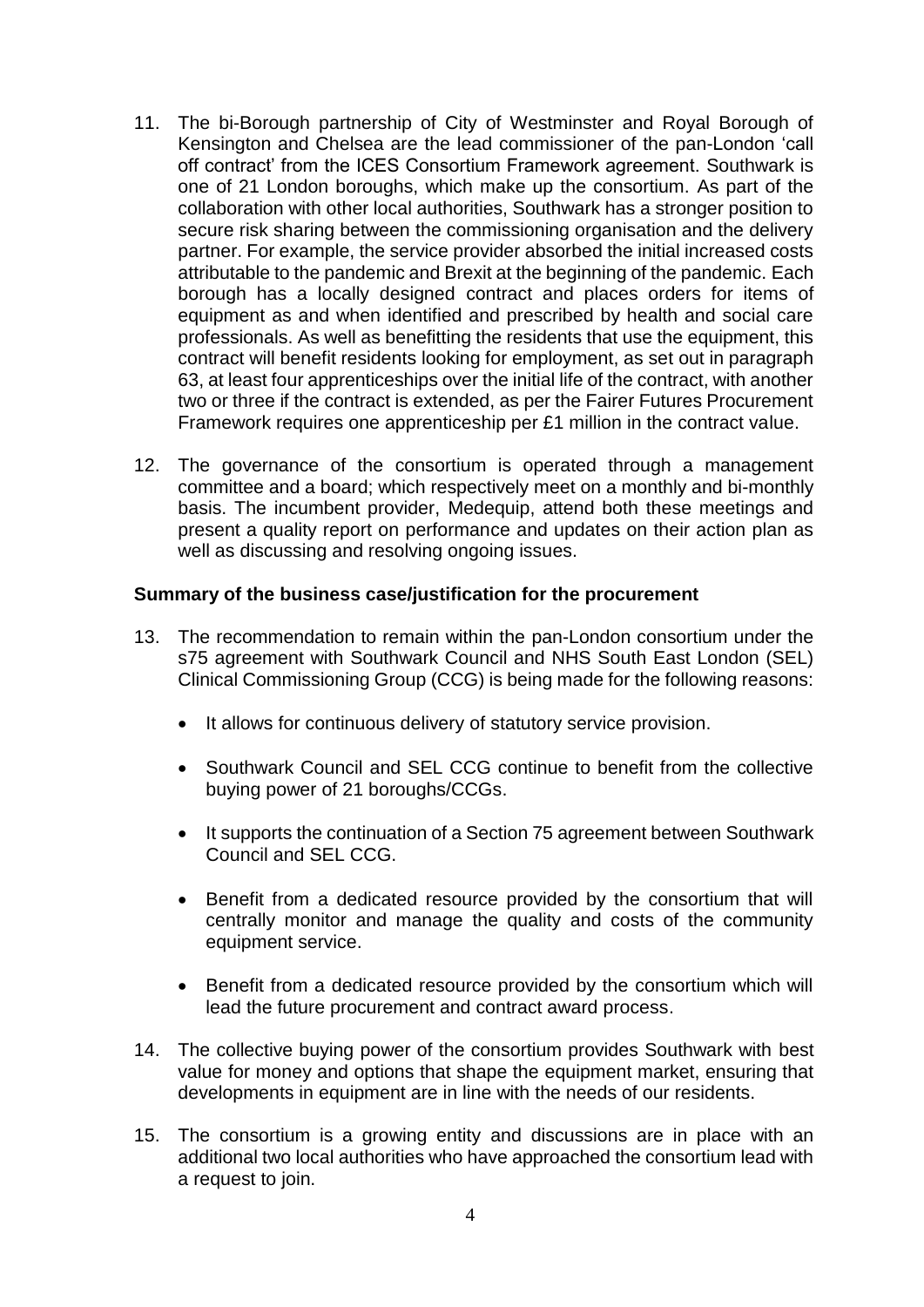- 16. Additionally, the activity fees associated with equipment delivery and collection under this contract have been fixed for the last four years, and the consortium recognised an increase in costs beyond their control, such as the ULEZ (Ultra Low Emission Zone) and the increases in the congestion charges that have been set by the Mayor of London, and any increases in local parking charges. However, by contrast, the equipment costs have increased due to Brexit and increases in materials and shipping costs.
- 17. Under the Care Act 2014, the council has a duty to provide community equipment to vulnerable residents and a lack of this service provision would be a failure to meet the statutory duties.
- 18. There would be an impact on residents' services, for example, discharges to care homes could be delayed or even not facilitated if the appropriate community equipment were not available in the care home at the time of discharge.
- 19. If Southwark Council and SEL CCG do not remain in the pan-London consortium they will have to undergo a procurement exercise to ensure a new contractual arrangement is in place to commence from 1 April 2023. The council and SEL CCG will need to find the resources to manage the tender and procurement process and may find that the equipment charges and associated costs are higher when they are not part of a wider consortium and do not have the collaborative buying power and negotiating prowess associated with the joint arrangement.

## **Market considerations**

- 20. The consortium lead is currently carrying out market engagement to test the appetite of the market for service delivery in the future, and to ensure due diligence. A questionnaire has been sent out and feedback from the market will support determining the delivery model in the new contract.
- 21. The commercial sector provider market is dominated by three providers, who between them have the majority of the market share of outsourced local authority and CCG Community Equipment contracts; however, there are also some other smaller providers.
- 22. The consortium note that nationally, there is a reluctance to bring any Community Equipment Service back in-house during the ongoing period of austerity, combined with the unknown environment post-Brexit. Those authorities who still have in-house services are reported to be considering their options as to whether to outsource partially or move to a fully managed service.
- 23. The market in London is segmented in the following way for the 33 London boroughs: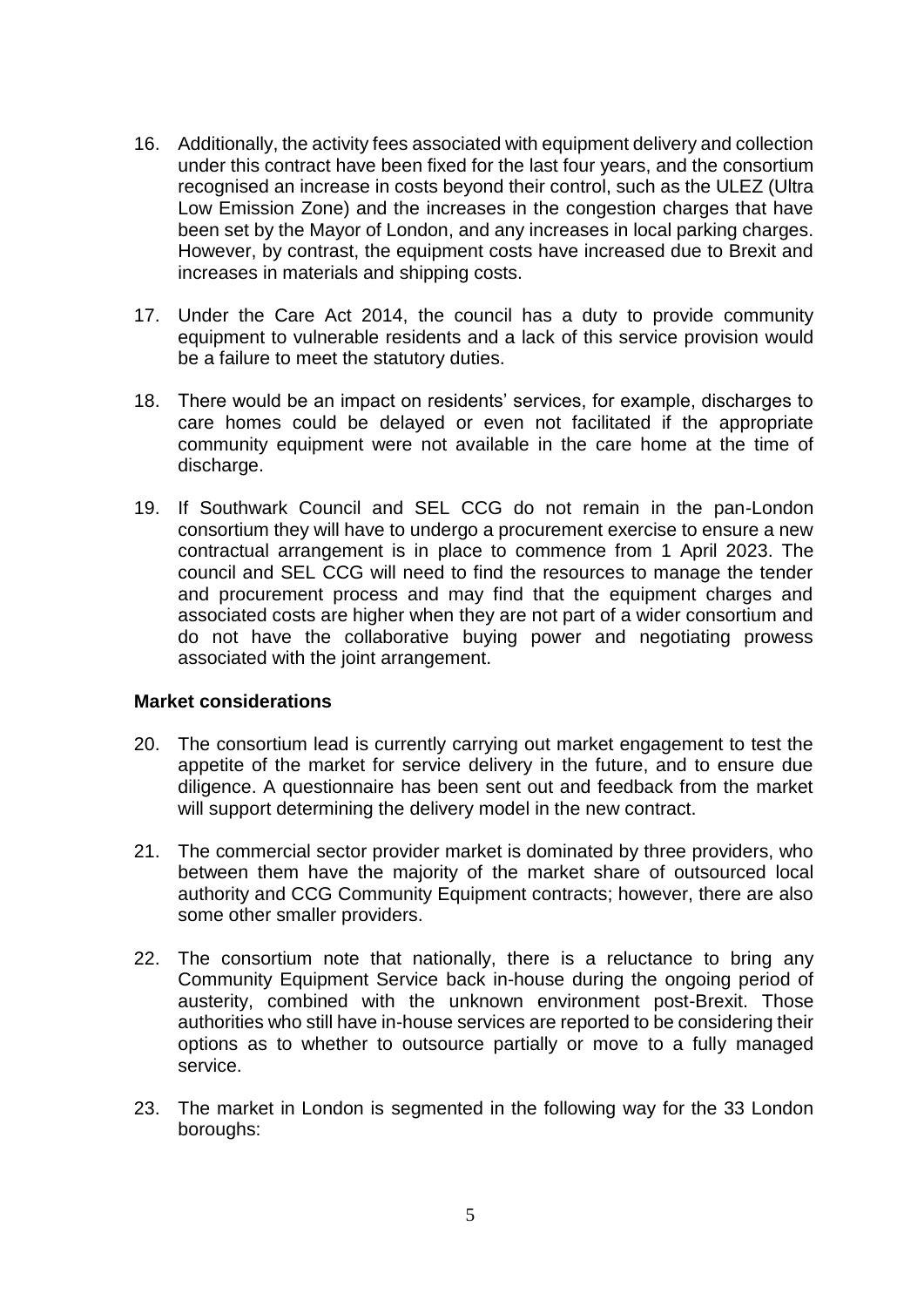- 21 (64%) have an outsourced ICES contract with one of the providers via the pan-London consortium;
- 7 (21%) have an outsourced ICES contract with another of the two main providers;
- 2 (6%) are thought to be operating an in-house service or through a trading arm of the local authority;
- 3 (9%) are using a shared service arrangement.

# **KEY ISSUES FOR CONSIDERATION**

# **Options for procurement route including procurement approach**

24. The potential options for procurement are set out in table 1 below:

| <b>Table 2: Procurement options</b> |                                                                                                                                                     |                                                                                                                                                                                                                                                                                                                                                                                                                                                                                                                                                                   |  |  |
|-------------------------------------|-----------------------------------------------------------------------------------------------------------------------------------------------------|-------------------------------------------------------------------------------------------------------------------------------------------------------------------------------------------------------------------------------------------------------------------------------------------------------------------------------------------------------------------------------------------------------------------------------------------------------------------------------------------------------------------------------------------------------------------|--|--|
| No.                                 | <b>Option</b>                                                                                                                                       | <b>Impact</b>                                                                                                                                                                                                                                                                                                                                                                                                                                                                                                                                                     |  |  |
| 1.                                  | Do nothing                                                                                                                                          | The council would not meet its legal duties<br>under the Care Act 2014.                                                                                                                                                                                                                                                                                                                                                                                                                                                                                           |  |  |
| 2.                                  | Provide the<br>service in-house                                                                                                                     | Integration ceases with the current<br>$\bullet$<br>arrangements ceasing<br>Individual social work teams and occupational<br>therapy teams would need to source<br>equipment to meet eligible needs identified<br>under the Care Act 2014 and arrange delivery<br>Likely higher costs for equipment and<br>delivery, and significant resources needed by<br>practitioners and council officers to implement                                                                                                                                                       |  |  |
| 3.                                  | Conduct a<br>competitive<br>procurement<br>process for a<br>Southwark<br><b>Council and SEL</b><br>CCG integrated<br>community<br>equipment service | The process would ensure the potential for a<br>competition between providers for the service<br>provision<br>Provision is likely to be more expensive than<br>the current service, as economies of scale<br>from the consortium are lost<br>The tender process and mobilisation for the<br>service may not complete before the current<br>contract end date 31 March 2023<br>The identified cost of the roles involved in the<br>procurement / tender process, including a<br>clinical lead, commissioning lead,<br>procurement support and data analyst support |  |  |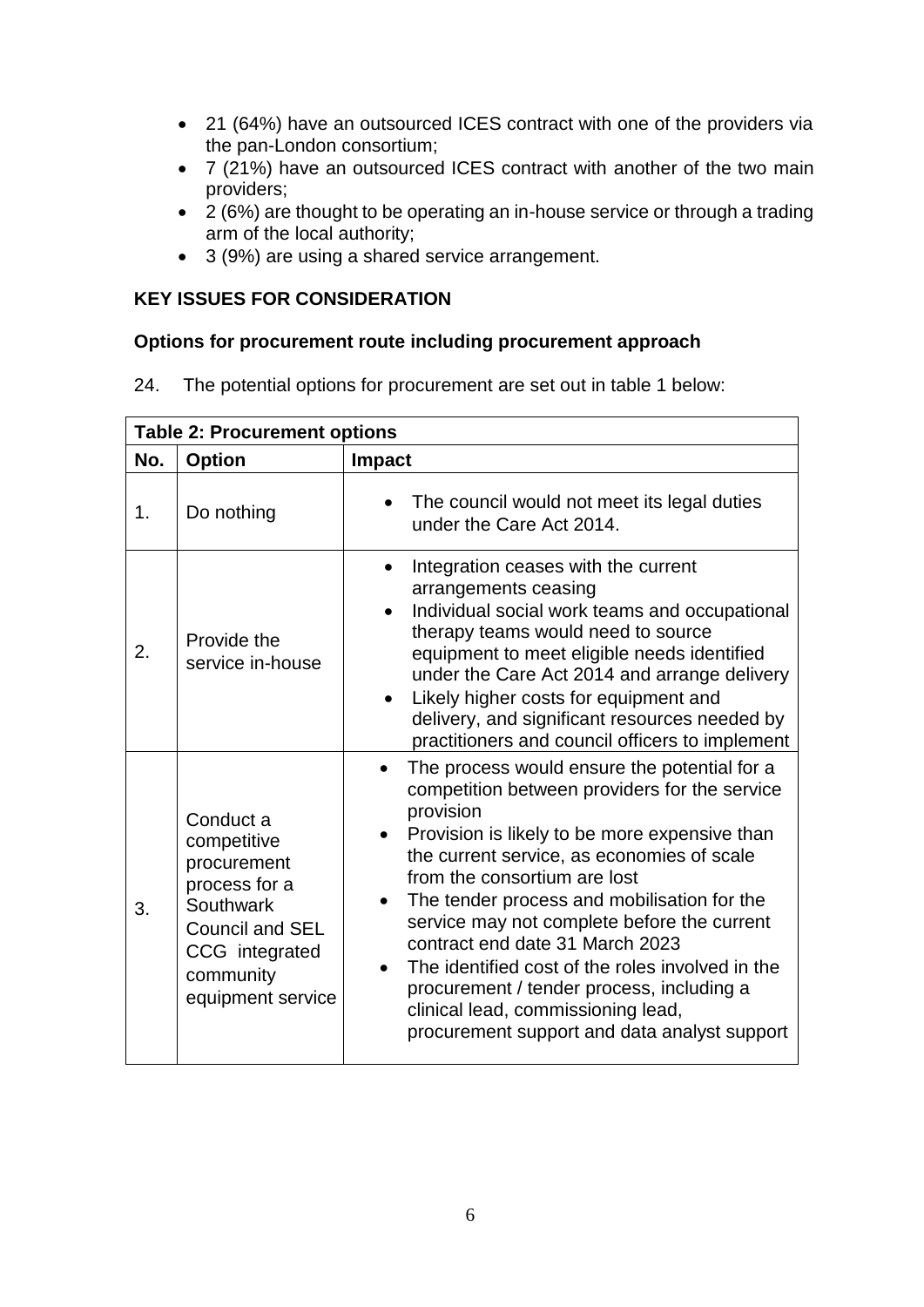| <b>Table 2: Procurement options</b> |                                                                                                       |                                                                                                                                                                                                                                                                                                                                                                                                                                                                    |  |  |
|-------------------------------------|-------------------------------------------------------------------------------------------------------|--------------------------------------------------------------------------------------------------------------------------------------------------------------------------------------------------------------------------------------------------------------------------------------------------------------------------------------------------------------------------------------------------------------------------------------------------------------------|--|--|
| No.                                 | <b>Option</b>                                                                                         | <b>Impact</b>                                                                                                                                                                                                                                                                                                                                                                                                                                                      |  |  |
| 4.                                  | Join the pan-<br>London<br>consortium for a<br>London integrated<br>community<br>equipment<br>service | The process would ensure the potential for a<br>$\bullet$<br>competition between providers for the service<br>provision<br>• The number of boroughs $(21)$ and likely<br>volume of equipment indicated for the joint<br>procurement are likely to result in collective<br>bargaining and better buying power, value and<br>economies of scale<br>• All overheads will be jointly met by the<br>consortium<br>• Southwark will have access to depots pan-<br>London |  |  |

#### **Proposed procurement route**

- 25. The recommended procurement route would be participation in the pan-London consortium for an integrated community equipment service.
- 26. The current procurement timeline as identified by the consortium lead is outlined below. However, this is subject to change and a longer than necessary mobilisation period has been factored in to allow for some flexibility in the timeline, if needed:
	- November 2021 Boroughs confirm their intention to remain in or leave the consortium
	- January 2022 Publish Contract Notice
	- January 2022 Publish ITT
	- February 2022 Tender Closes
	- March 2022 Tender Evaluation
	- April to June 2022 Intention to award and standstill
	- June 2022 Contract award, local sign offs and contract signing
	- July 2022 to March 2023 Mobilisation
	- $\bullet$  April 2023 Go-live.
- 27. The consortium lead, the Bi-Borough partnership of City of Westminster and Royal Borough of Kensington and Chelsea, are managing the procurement process. However, boroughs contribute to working groups focusing on different elements of the procurement and the Southwark commissioning lead and operational leads will continue to attend workshops to ensure Southwark's residents are catered for, and that Southwark Council and SEL CCG's priorities and commitments are reflected in the procurement documentation. This will include the service specification, the method statements, KPIs and contractual arrangements.
- 28. Southwark Council and SEL CCG will participate in evaluating the bids if invited to by the consortium lead.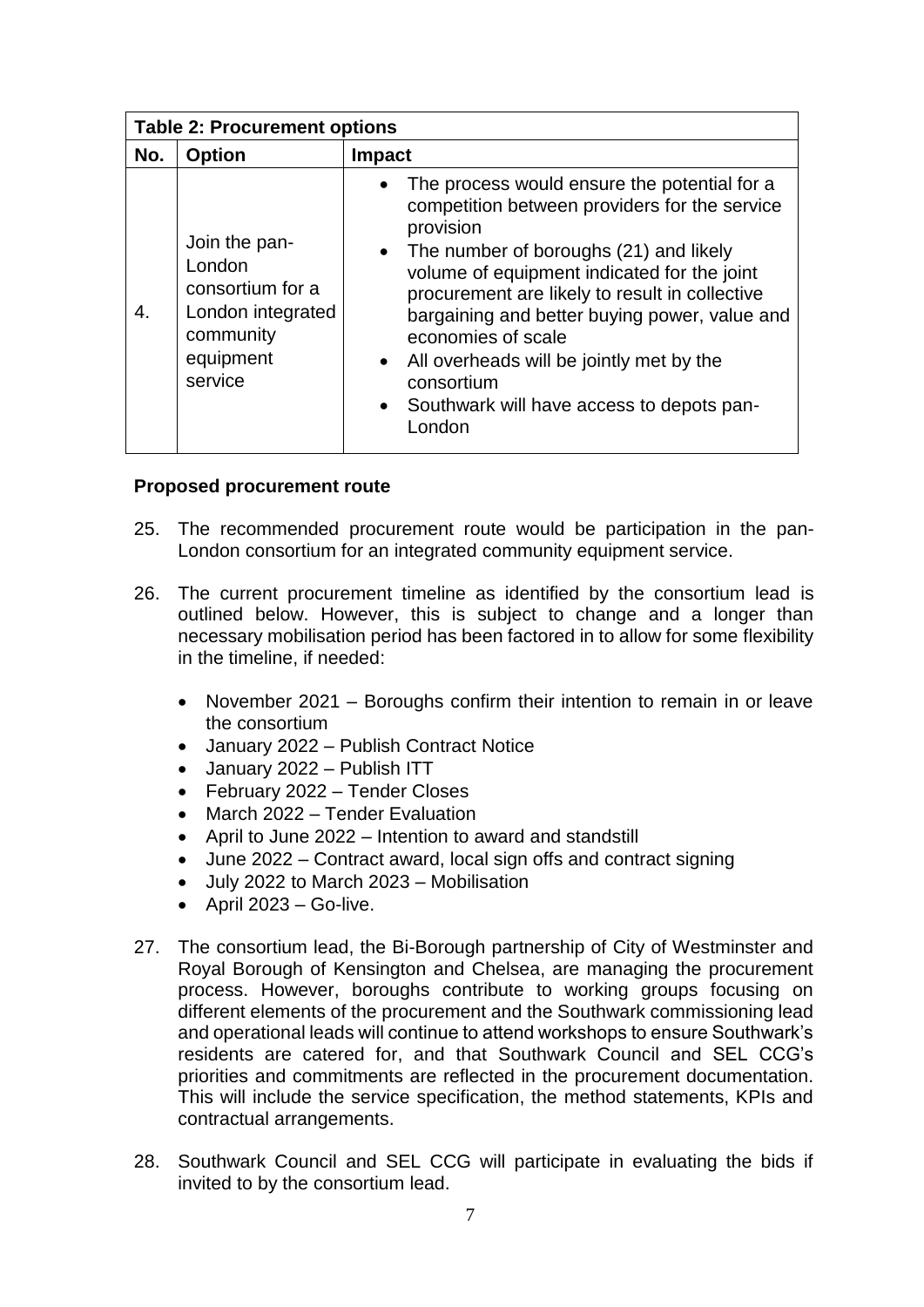29. The contractual arrangements are still in consultation stage and are yet to be finalised by the consortium lead, and may be different to the current contractual arrangements.

# **Identified risks for the procurement**

| 30. Identified risks are set out in the table below: |  |
|------------------------------------------------------|--|
|                                                      |  |

| No. | <b>Risk</b>                                   | <b>Risk Level</b> | <b>Mitigating Action</b>                                                                                                                                                                                                                                                                                                                                                                                                                                                                                                                                                                                                                                                                                                  |  |
|-----|-----------------------------------------------|-------------------|---------------------------------------------------------------------------------------------------------------------------------------------------------------------------------------------------------------------------------------------------------------------------------------------------------------------------------------------------------------------------------------------------------------------------------------------------------------------------------------------------------------------------------------------------------------------------------------------------------------------------------------------------------------------------------------------------------------------------|--|
| 1.  | Legal<br>challenge<br>from other<br>providers | Low               | The pan-London consortium conducts<br>a publicly advertised competitive<br>tender process, in compliance with<br>procedures required by the Public<br>Contracts Regulations. The council will<br>be a party able to use the<br>procurement, and will be able to call-<br>off the framework agreement.                                                                                                                                                                                                                                                                                                                                                                                                                     |  |
| 2.  | Sustainability<br>of the provider             | Low               | All providers in a position to apply for<br>this tender are well-established<br>providers, of significant size, with a<br>broad customer base within London,<br>and across the country. Providers will<br>have to provide a detailed financial<br>submission as part of the tender<br>process for the consortium.                                                                                                                                                                                                                                                                                                                                                                                                         |  |
| 3.  | Increased<br>activity within<br>the service   | Medium            | Arrangements are in place for regular<br>$\bullet$<br>and robust contract management of<br>the contract, including a review of<br>prescribing activity against the<br>contract, and will identify any<br>significant increases in prescribing by<br>teams early<br>Ongoing work is in place to continue to<br>increase the rate of collections to<br>reduce new spend on equipment<br>across the contract<br>The Southwark Council Occupational<br>Therapy team are conducting training<br>with prescribers to ensure they are<br>informed about the different pieces of<br>equipment that may be prescribed, to<br>ensure that correct items of equipment<br>are prescribed, and over-prescribing<br>does not take place |  |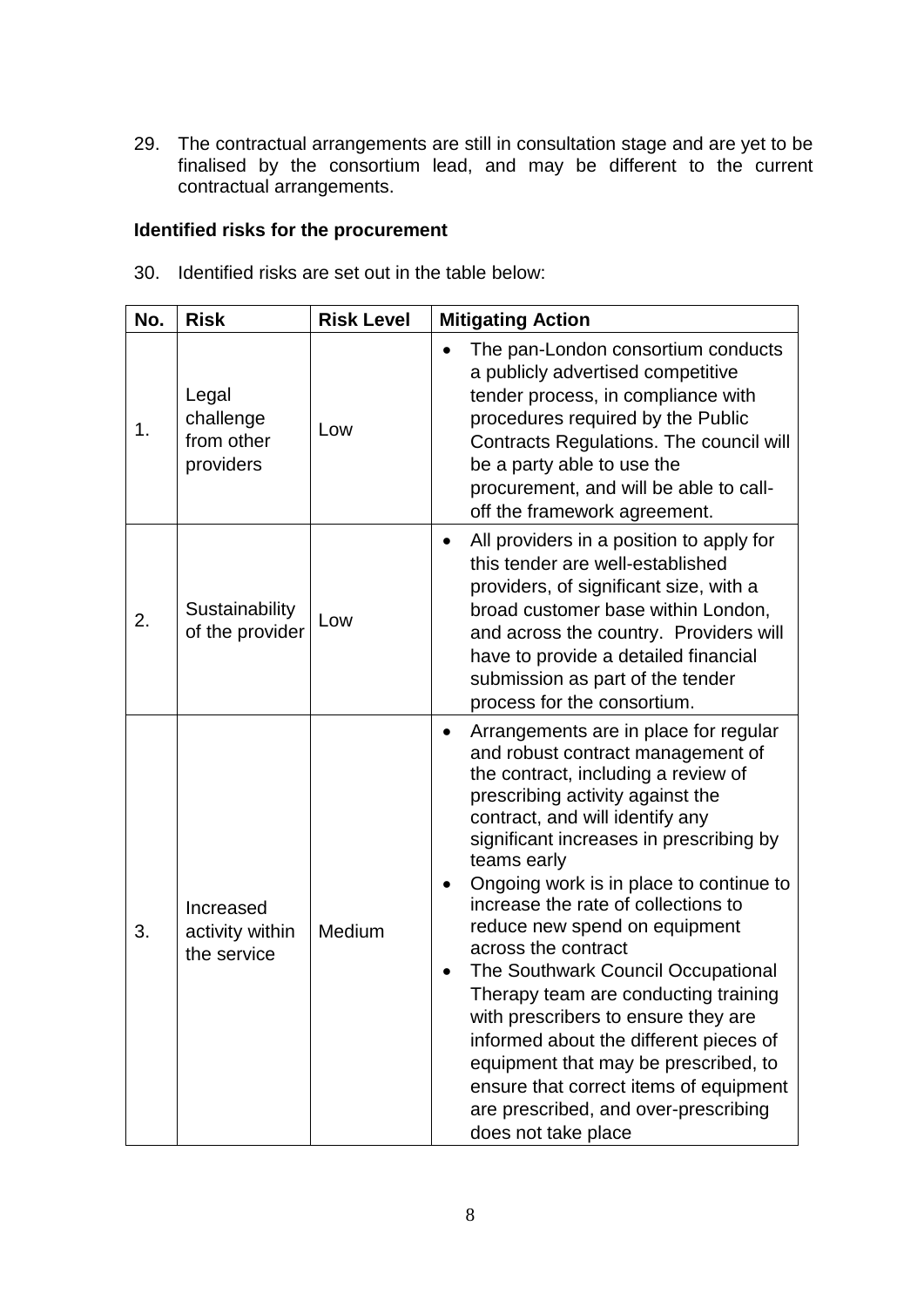| No. | <b>Risk</b>                                                                | <b>Risk Level</b> | <b>Mitigating Action</b>                                                                                                                                                                                                                                                                                                                                                                                                                                                                                             |  |
|-----|----------------------------------------------------------------------------|-------------------|----------------------------------------------------------------------------------------------------------------------------------------------------------------------------------------------------------------------------------------------------------------------------------------------------------------------------------------------------------------------------------------------------------------------------------------------------------------------------------------------------------------------|--|
| 4.  | Delay within<br>the<br>consortium<br>progressing<br>the re-<br>procurement | Low               | The lead commissioner is currently<br>$\bullet$<br>advising that the procurement timeline<br>is on track, as outlined at paragraph 26<br>Southwark Council commissioning<br>lead will continue to be part of and<br>meet with the procurement sub groups<br>to ensure the timeliness of this<br>procurement and that Southwark's<br>input is included                                                                                                                                                                |  |
| 5.  | Impact of the<br>Covid-19<br>pandemic                                      | Medium            | Shortage of various raw materials and<br>microchips caused by shipping and<br>manufacturing issues associated with<br>the pandemic are contributory factors<br>to some higher than expected product<br>price increases<br>The consortium lead is keeping<br>boroughs aware of items of equipment<br>that are low on / out of stock and<br>boroughs have been asked to order<br>alternative equipment, where<br>appropriate<br>People are staying at home rather than<br>being admitted to a hospital or care<br>home |  |
| 6.  | Impact of<br><b>Brexit</b>                                                 | Low               | Due to the impact of the EU exit, there<br>$\bullet$<br>is the risk of additional cost pressures<br>as there are supply chain issues due to<br>the shortage of HGV drivers<br>There is also a risk of the ability to<br>secure the equipment needed                                                                                                                                                                                                                                                                  |  |

# **Key / Non Key decisions**

31. This report deals with a key decision.

# **Policy Framework Implications**

- 32. Section 2 of the Care Act (2014) places a general duty on local authorities to provide, arrange or identify services, facilities and resources to prevent, delay or reduce the needs of adults for care and support in the local area, such as community equipment.
- 33. In addition to our legal duties to provide community equipment under the Care Act 2014 the following legislation is relevant: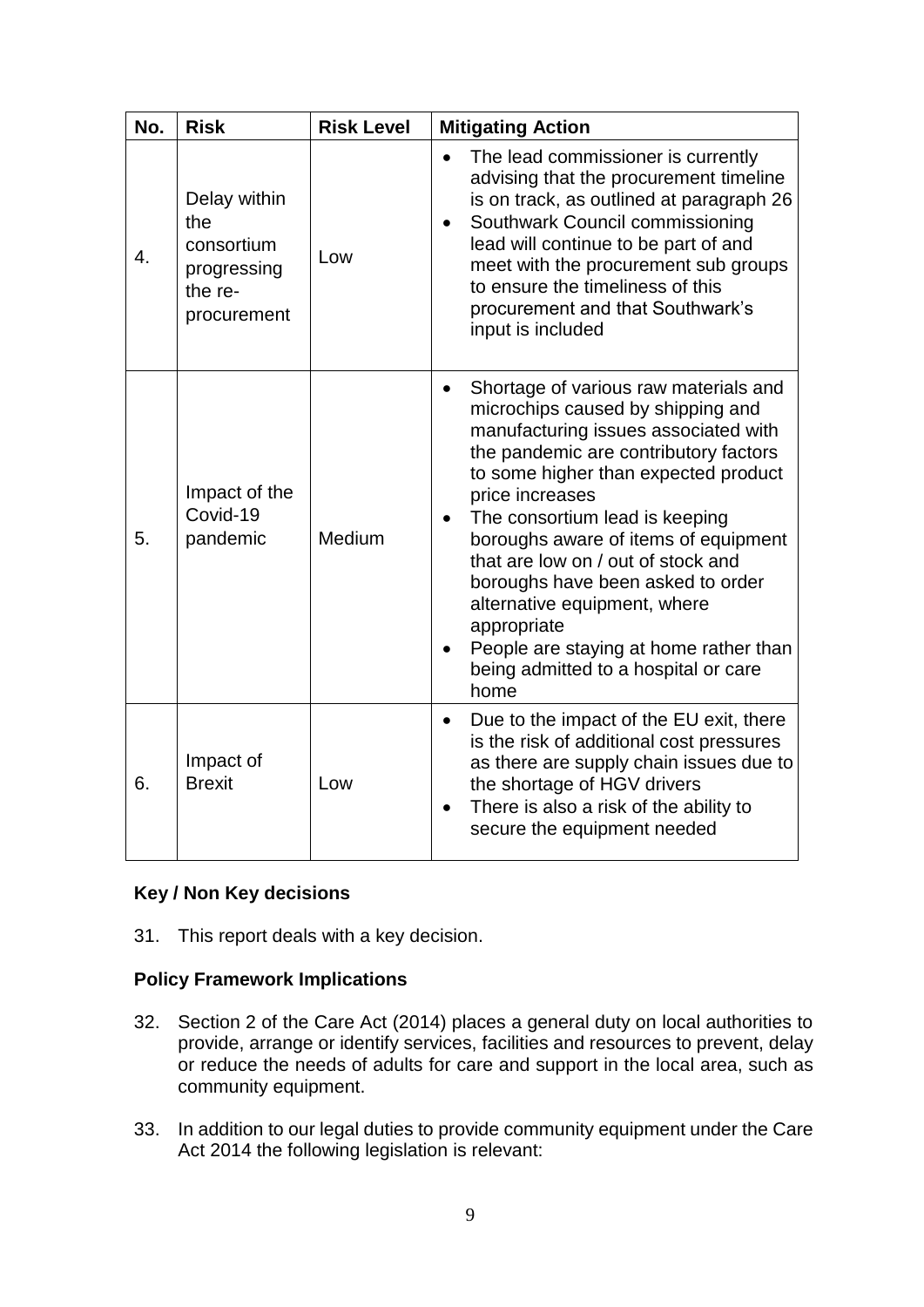- National Health Service Act (2006)
- Children Act (1989)
- Chronically Sick and Disabled Persons Act (1970)
- Children and Families Act (2014).
- 34. The community equipment contract is aligned with the council's "Fairer Future for All" vision, including the Fairer Future promises to create an age friendly borough and secure value for money services.

# **Procurement Project Plan (Key Decisions)**

| <b>Activity</b>                                                                                        | <b>Complete by:</b> |
|--------------------------------------------------------------------------------------------------------|---------------------|
| Enter Gateway 1 decision on the Forward Plan                                                           | 18/10/2021          |
| <b>DCRB Review Gateway 1</b>                                                                           | 24/11/2021          |
| <b>CCRB Review Gateway 1</b>                                                                           | 02/12/2021          |
| Brief relevant cabinet member (over £100k)                                                             | 21/12/2021          |
| Notification of forthcoming decision - Cabinet                                                         | 24/01/2022          |
| Approval of Gateway 1: Procurement strategy report                                                     | 01/02/2022          |
| Scrutiny Call-in period and notification of implementation of<br>Gateway 1 decision                    | 10/02/2022          |
| Completion of evaluation of tenders                                                                    | 22/04/2022          |
| Forward Plan (if Strategic Procurement)<br>Gateway 2                                                   | 01/12/2021          |
| <b>DCRB Review Gateway 2:</b>                                                                          | 01/06/2022          |
| <b>CCRB Review Gateway 2</b>                                                                           | 01/07/2022          |
| Notification of forthcoming decision - despatch of Cabinet<br>agenda papers                            | 01/08/2022          |
| Approval of Gateway 2: Contract Award Report                                                           | 01/09/2022          |
| scrutiny Call-in period and<br>End<br>of<br>notification<br>οf<br>implementation of Gateway 2 decision | 01/10/2022          |
| <b>Add to Contract Register</b>                                                                        | 31/03/2023          |
| Place award notice on Find a Tender Service                                                            | 31/03/2023          |
| Place award notice on Contracts Finder                                                                 | 31/03/2023          |
| <b>Contract start</b>                                                                                  | 01/04/2023          |
| Initial contract completion date                                                                       | 31/03/2028          |
| Contract completion date – (if extension(s) exercised)                                                 | 31/03/2030          |

 \*Please note as the Bi-Borough partnership of City of Westminster and Royal Borough of Kensington and Chelsea are leading on this procurement these dates may by subject to change.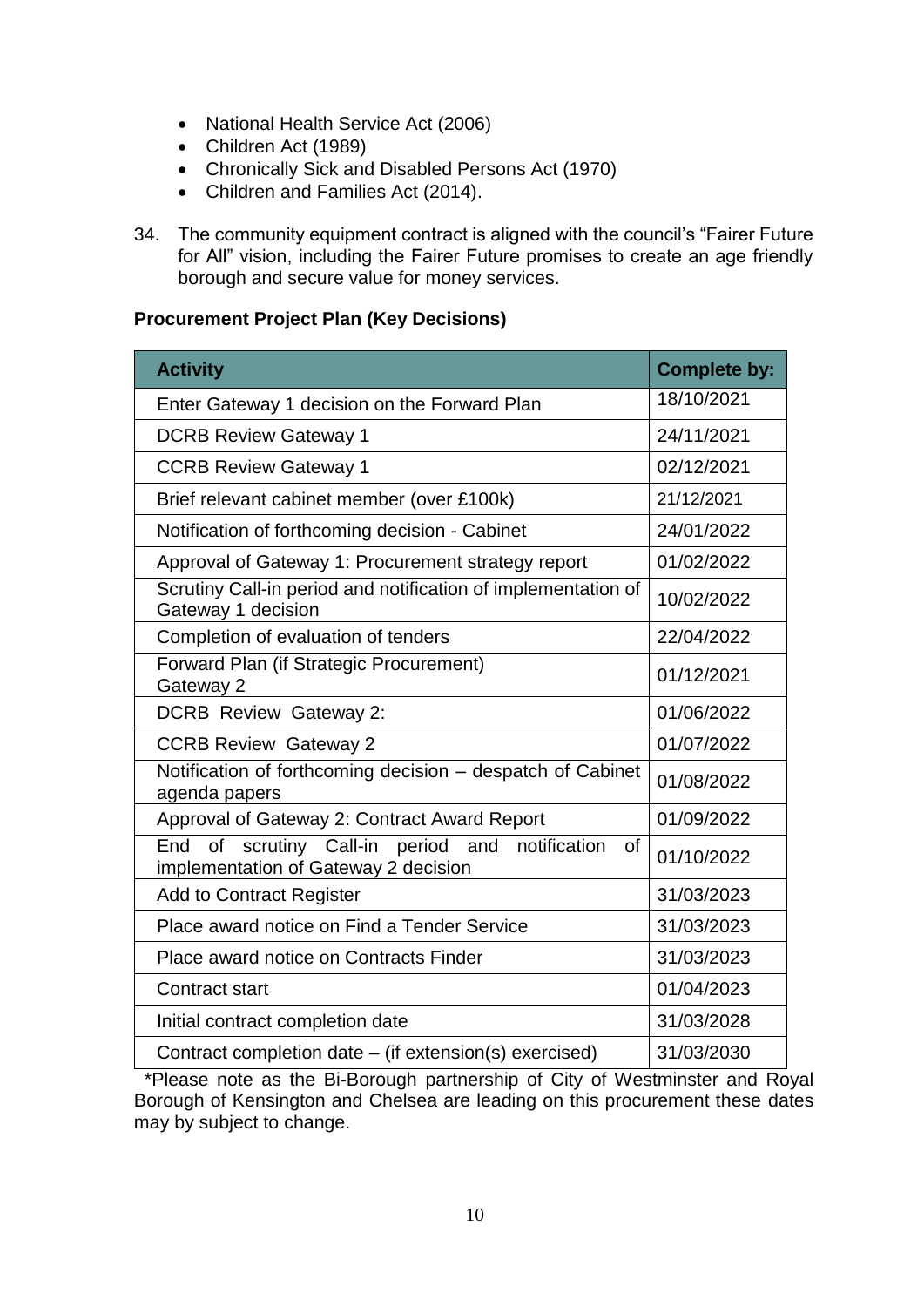# **TUPE/Pensions implications**

- 35. The procurement may have implications for the incumbent external service provider where they do not participate or are unsuccessful in the tendering exercise. Should a contract be awarded to a provider not currently contracted with the council, then it is anticipated that TUPE will apply.
- 36. Due diligence will be undertaken to obtain relevant TUPE information from incumbent providers. Where required additional information may be requested from incumbent providers to provide assurance that the full TUPE (and any pension implications) obtained and therefore due diligence is completed. This information will then be made available to bidders at the appropriate stage during the procurement.

## **Development of the tender documentation**

- 37. The Bi-Borough partnership of City of Westminster and Royal Borough of Kensington and Chelsea are developing tender documentation on behalf of the pan-London consortium. All boroughs are participating in sub-groups to shape the documentation and identify robust and meaningful KPIs.
- 38. Individual boroughs will not be named and listed in the tender documentation, a total number of boroughs who have expressed an interest to be included in the pan-London consortium will instead be cited. However, the Contract Notice will name the boroughs included in the pan-London consortium.

## **Advertising the contract**

39. The contract will be published via Pro-Contract and other procurement portals, as well as advertised using the Find a Tender Service in line with the requirements of the Public Contract Regulations 2015.

## **Evaluation**

40. The Bi-Borough partnership of City of Westminster and Royal Borough of Kensington and Chelsea will co-ordinate the tender evaluation process and this will be outlined once established. However, the quality and price ratio has been confirmed; the split is 60:40 respectively, with a Social Value element of 10% maximum.

## **Community, equalities (including socio-economic) and health impacts**

#### **Community impact statement**

41. Southwark's Borough Plan describes the vision for the borough and sets out priorities and promises to the people of Southwark. The Plan was refreshed in 2020 to consider the progress made since 2018 when it was first developed and to reflect the new demands and priorities Southwark faces from the COVID-19 pandemic.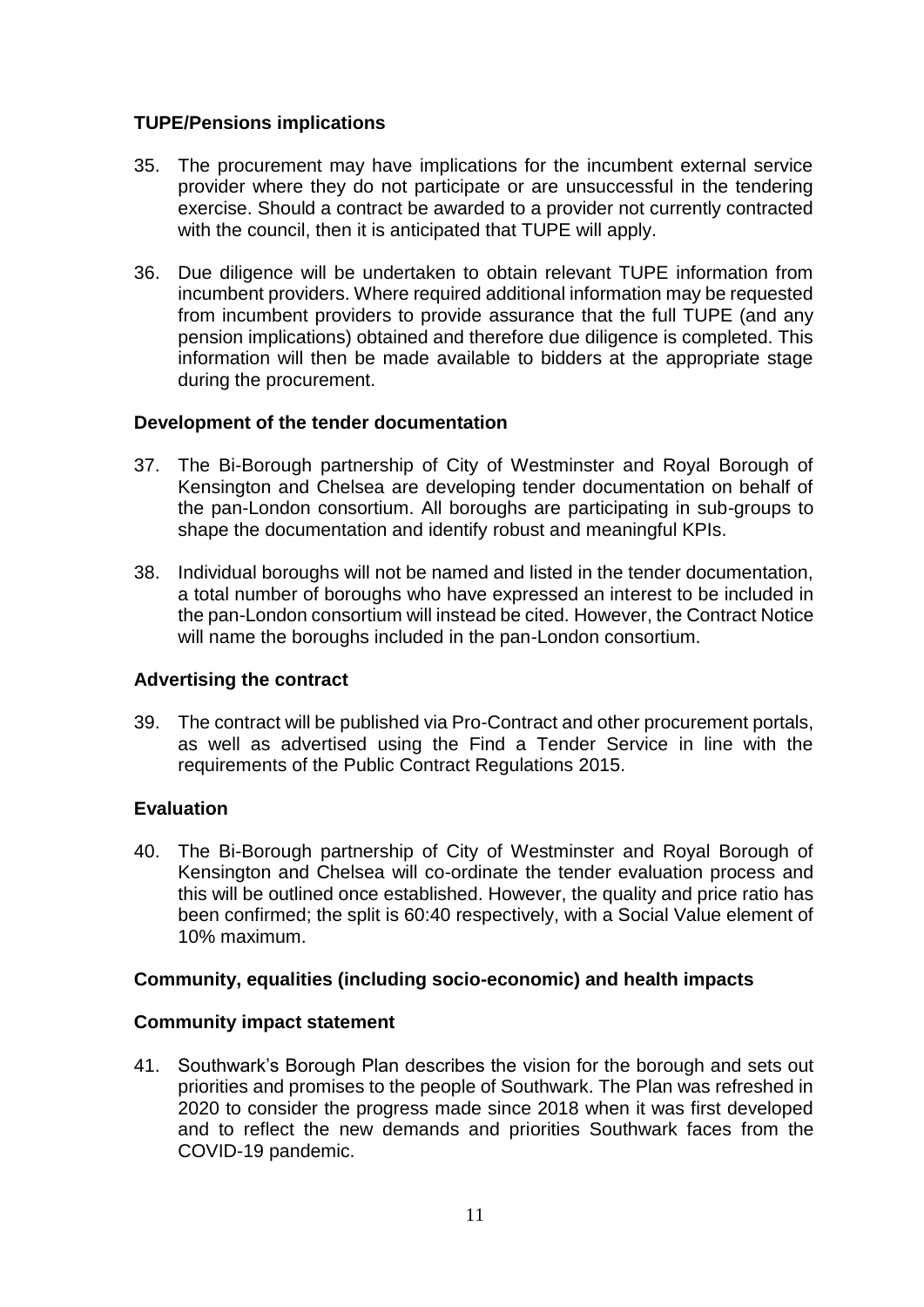- 42. The delivery of this service contract aligns with Southwark's Borough Plan, specifically promoting independence, safety, social inclusion and quality of life for residents through enabling access to community equipment, and creating a fairer future for all with reduced health inequalities.
- 43. Southwark Council have recently embarked on the Southwark Stands Together programme which brings together local organisations, community groups and individuals across the borough committing to identify, and then implement solutions to address entrenched racism and injustice. It recognises the importance of listening to the voice of the workforce to hear their concerns and most importantly identify solutions to address areas of inequality by taking positive action to address these imbalances. In addition, the programme seeks to ensure we meet the needs of our residents and ensure those from all ethnic backgrounds are treated equally and fairly, and receive the same service.
- 44. Partnership Southwark is a Local Care Partnership within South East London Integrated Care System, working with other health, care and non-statutory organisations and local communities to bring together services and support at a neighbourhood level so that they do a better job of keeping people healthy and meeting their needs. Since 2019, they have been working to better join up services and support, tackle the causes of inequality, and improve the health and wellbeing of Southwark residents.
- 45. Partnership Southwark focus on the groups most affected by long-standing health, social and racial inequalities. Their work is informed by engaging the community in Southwark to understand their needs, develop services and support that work for them, and empowering people to look after their own wellbeing and live longer, healthier lives, by focusing on prevention and selfmanagement.

## **Equalities (including socio-economic) impact statement**

- 46. The Public Sector Equality Duty under section 149 of the Equality Act 2010 requires the council, when exercising its functions, to have due regard to:
	- The need to eliminate discrimination, harassment, victimisation and any other conduct that is prohibited by or under the Equality Act 2010.
	- The need to advance equality of opportunity between persons who share protected characteristics and those who do not, and
	- Foster good relations between those who have protected characteristics and those who do not.
- 47. 'Protected characteristics' are age, sex, race, disability, sexual orientation, marriage and civil partnerships, religion or belief, pregnancy and maternity and gender reassignment. The council is committed to all of the above in the provision, procurement and commissioning of its services, and the employment of its workforce.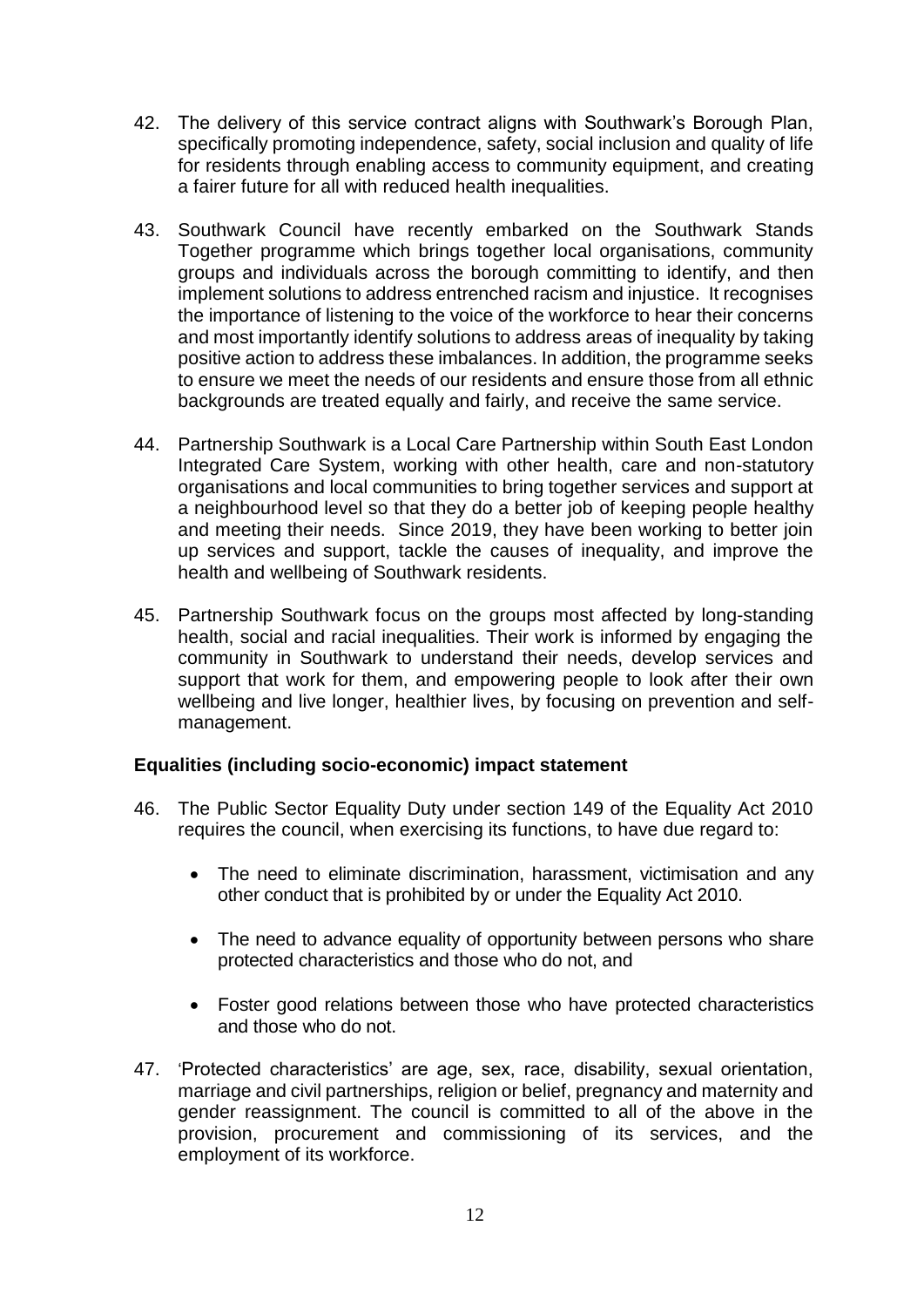- 48. An Equalities Impact Assessment will be undertaken as part of the recommissioning of this service contract in order to assess the impact of the service, especially for those who have protected characteristics under the Equality Act 2010. The assessment will determine whether the service is being accessed by all Southwark residents, and identify any gaps. Preliminary assessment shows that the current service delivery model under the integrated system is being accessed by most groups, and is comparative to the borough profile regarding protected characteristics in some groups.
- 49. During July 2021, engagement with service users was conducted by Southwark Council officers, and a total of 20 telephone surveys were completed with either service users or their family / carer. The breakdown of protected characteristics for the service users who took part in the survey is as follows:
	- Age range covered 26 years to 95 years of age.
	- All service users noted they had a disability and/or long term health condition.
	- Two thirds were female, one third male.
	- Service users were from Asian and mixed White and Asian (5%), Black British, Black African, Black Caribbean (25%) and White backgrounds (55%) which is comparative to the borough profile; 15% preferred not to say.
	- The majority did not want to state their religion, or stated they had no religion.
	- Three quarters stated they were heterosexual, the rest preferred not to say.

#### **Health impact statement**

- 50. The Health Inequalities Framework, which was approved at the Health and Wellbeing board in March 2021, notes that health inequalities are avoidable, unfair and systematic differences between different groups of people that influence our opportunities for good health, both physical and mental.
- 51. The Framework notes that the COVID-19 pandemic has exacerbated existing health inequalities in Southwark, impacting all groups but particularly people from Black, Asian and minority ethnic backgrounds, low-income households and those with disabilities.
- 52. Outcomes from the Southwark Stands Together (SST) programme have been used to develop five recommendations to tackle health inequalities experienced by Black, Asian and minority ethnic communities. The Health Inequalities Framework will incorporate the findings from SST and address these alongside the other influences of inequalities; including other protected characteristics such as socio-economic factors and inequalities experienced by socially excluded groups.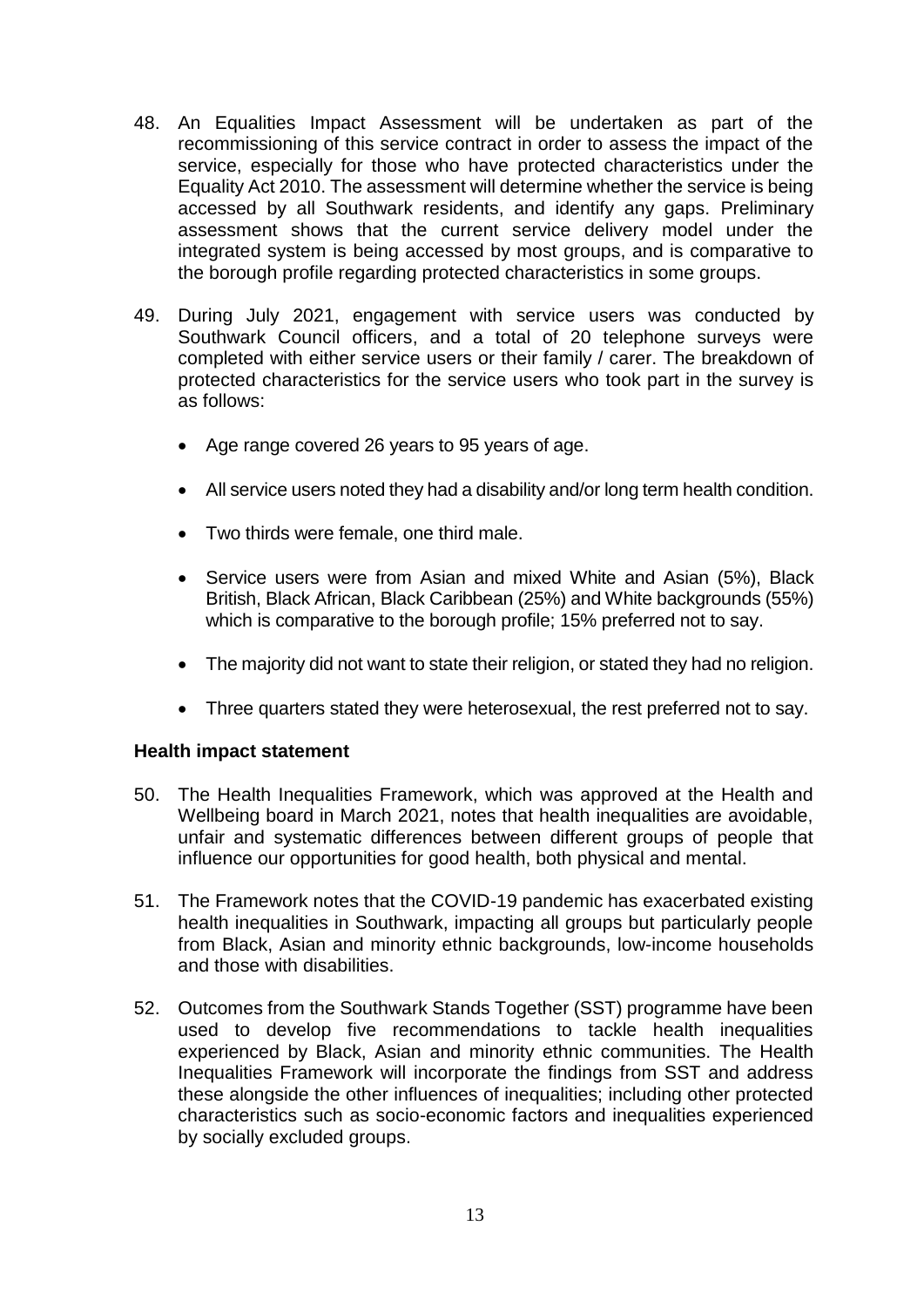- 53. The implementation of an Integrated Community Equipment Service will improve the health of residents by providing equipment and resources to prevent, delay or reduce the needs of adults for care and support.
- 54. Providers will be expected to expand the number of local apprenticeships they offer, and they will also be expected to offer flexible and part-time working arrangements to encourage a wider range of applicants and reduce barriers to employment. The new contract will require all staff employed by the community equipment provider to be paid the London Living Wage. It will therefore reduce health inequalities in Southwark by ensuring people from socio-economic disadvantage are better remunerated for their work and will lead to a more stable, well-equipped workforce that is able to deliver high quality, consistent care for service users.
- 55. One of Southwark's Borough Plan key aims is to support and protect vulnerable residents so that they can lead healthy and active lives. The Integrated Community Equipment Service will enable many older and disabled residents to live safely and independently at home, many of whom are recovering from illness after discharge from hospital. It will provide them with the care and support they need to live healthy and fulfilled lives and prevent many from having to be admitted to residential or nursing care.

## **Climate change implications**

- 56. The recycling and collection of equipment contributes towards a positive environmental impact as well as being cost effective for the council and CCG.
- 57. The incumbent provider participated in a major motor manufacturer's electric vehicle development and trialling programme, and from December 2021, will have six electric vehicles (EVs) beginning to operate within London. They have developed and implemented a programme of conversion to EVs, with the aim that by December 2027, 100% of all service delivery vehicles will be electric.
- 58. Vehicles currently being procured by the incumbent provider are Euro 6 classified, reducing Nitrogen Dioxide emissions by more than 55%.
- 59. Building on this, and following the introduction of the Ultra-Low Emission Zone and phased expansion of the zone in London, the consortium will work with the market to promote the use of more efficient vehicles that meet the required emission standards. A green fleet will be the desired outcome for the new contract.
- 60. The current service provider has four depots within London which limits the amount of travelling the technicians have to undertake when collecting and delivering items of equipment to and from the depots.

## **Social Value considerations**

61. The Public Services (Social Value) Act 2012 requires that the council considers, before commencing a procurement process, how wider social,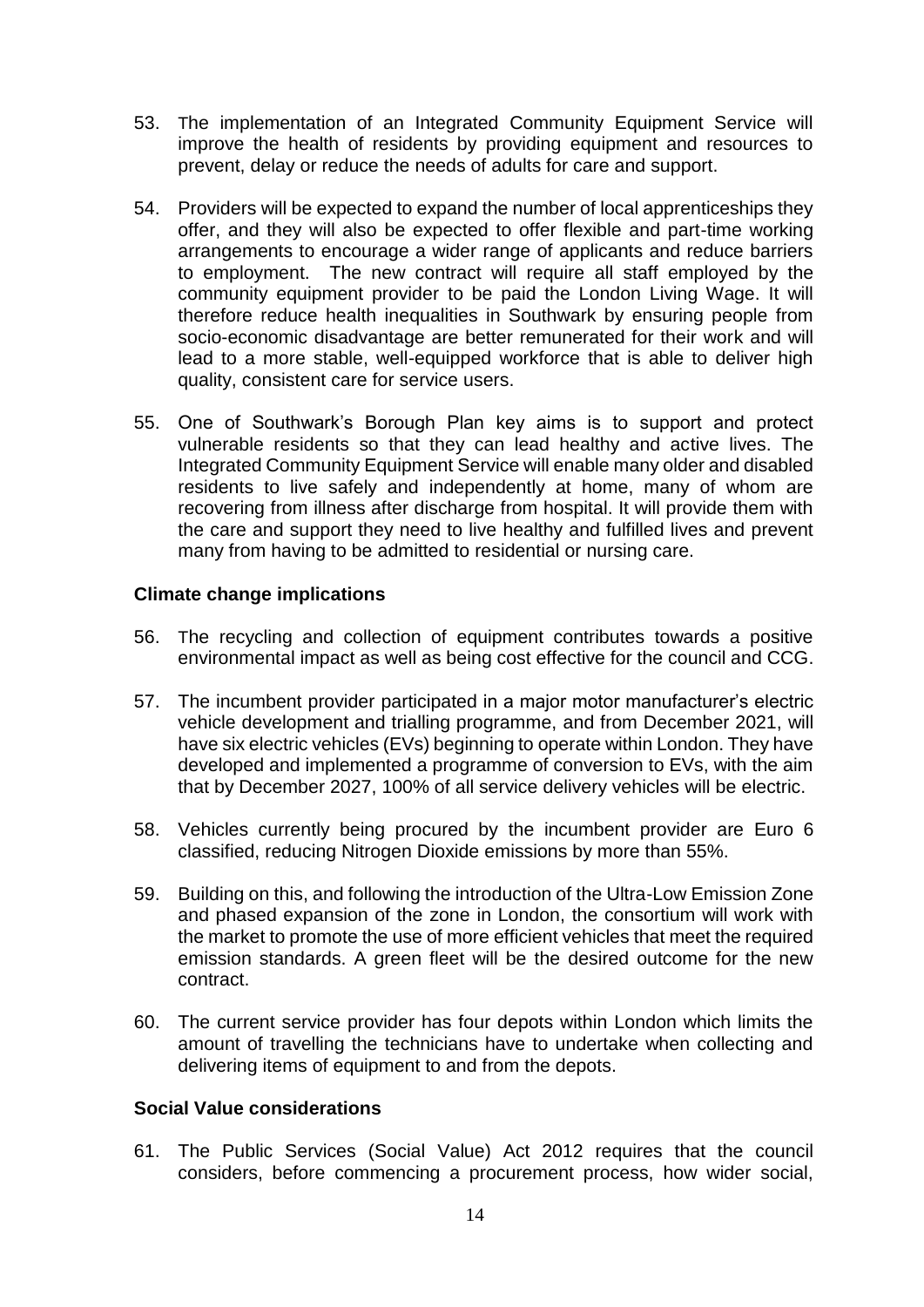economic and environmental benefits that may improve the well being of the local area can be secured. The details of how social value will be incorporated within the tender are set out in the following paragraphs.

#### **Economic considerations**

62. The current contracted staff associated with the contract are paid the London Living Wage as a minimum. The future service provision will also include the London Living Wage.

#### **Social considerations**

- 63. Four of the current depots being utilised by the incumbent provider are based in London, providing opportunities for promoting local labour initiatives or the use of local supply chains, recruiting whenever possible from neighbouring boroughs. Apprenticeships are offered through the contract for local residents to gain experience as part of a dynamic company. As the Fairer Futures Procurement Framework requires one apprenticeship per £1 million in the contract value, Southwark has sought to secure a commitment of at least four apprenticeships over the initial life of the contract, with another two or three if the contract is extended.
- 64. The service will promote independence and people's ability to live longer in their own homes, and be discharged to their own homes sooner after a hospital admission, promoting their social wellbeing within their own communities.

#### **Environmental/Sustainability considerations**

- 65. The recycling and collection of equipment contributes towards a positive environmental impact.
- 66. Emerging technologies and digitalisation benefits have been realised by the consortium and are being integrated into the development of the new service specification.

## **Plans for the monitoring and management of the contract**

- 67. The council's contract register publishes the details of all contracts over £5,000 in value to meet the obligations of the Local Government Transparency Code. The report author must ensure that all appropriate details of this procurement are added to the contract register via the eProcurement System.
- 68. The contract will continue to be monitored and managed within the Commissioning department with Contract Review reports being presented to the Children's and Adults' Departmental Contracts Review Board (DCRB) and Corporate Contract Review Board (CCRB) in line with Contract Standing Order (CSO) requirements.
- 69. An ICES Management Board takes place on a monthly basis hosted by the Assistant Director of Children and Adults Joint Commissioning, with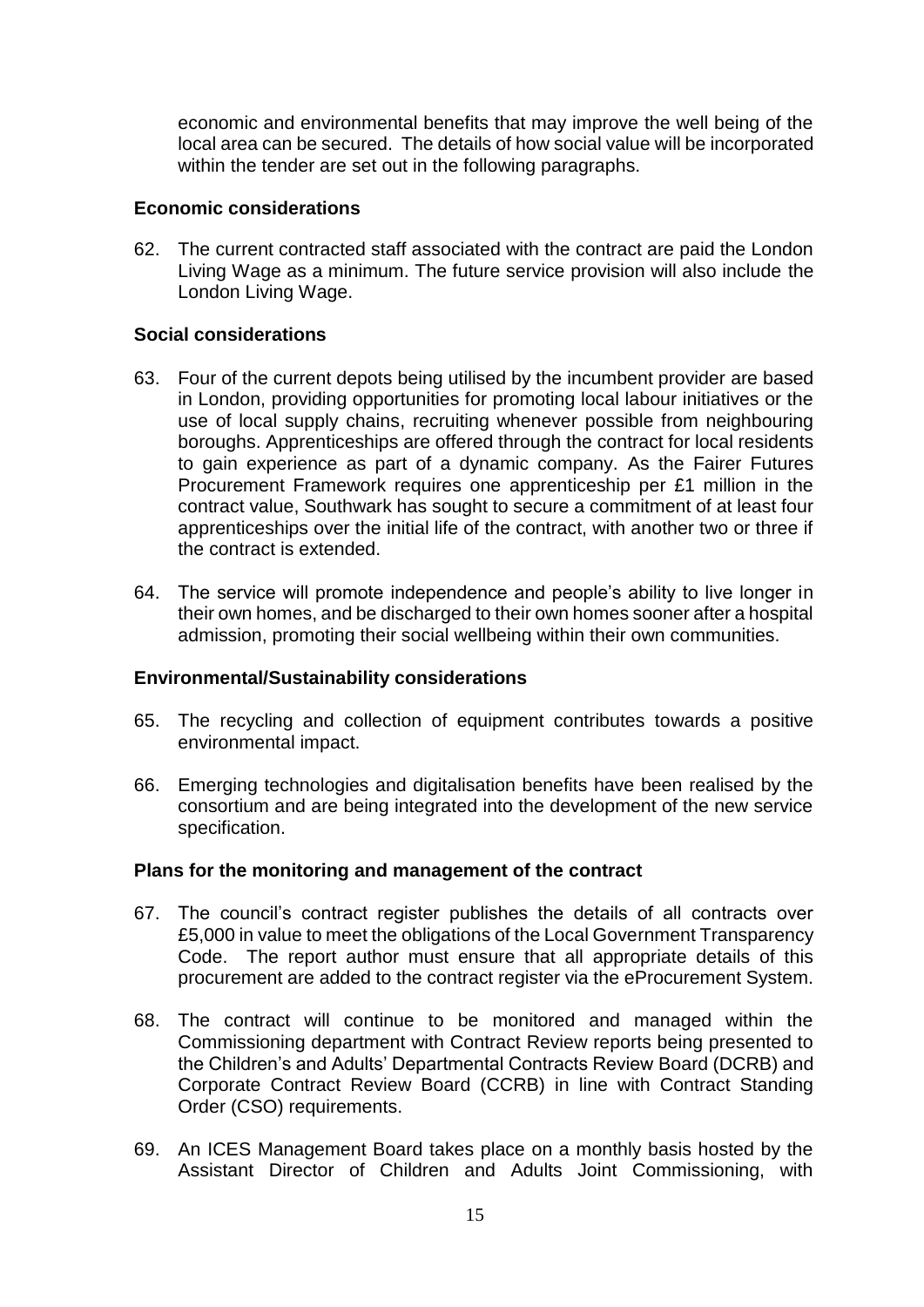representatives from contract management, clinicians, commissioning, finance, budget holders and the SEL Southwark CCG. This board is responsible for monitoring the delivery of the contract and the recommissioning timetable. Monitoring of the contract through the board shows good contract performance.

#### **Staffing/procurement implications**

- 70. The procurement approach is managed on our behalf and led by the Bi-Borough partnership of City of Westminster and Royal Borough of Kensington and Chelsea, so there will be no staffing implications for Southwark Council.
- 71. Southwark Council's contract management team, and occupational therapy team currently support the Integrated Community Equipment Service contract. These posts are joint funded by the council and CCG and it is anticipated this arrangement will continue under the new contract.

## **Financial implications**

- 72. The current agreed annual budget across both Southwark organisations for 2021-22 is £2.25m.
- 73. Subject to further financial modelling, the estimated total projected spend over the next five years is £13.9m. This takes into consideration changes in demand and projected cost increases in line with historical trends.
- 74. ICES is financed by a joint funding arrangement between the council and the SEL CCG, with a cost sharing ratio of 35:65 respectively. Hence, Southwark Council have a total estimated cost of £4.9m for the five year contract term, and SEL CCG have a total estimated cost of £9m. Total estimated costs for the additional two years if exercised are £6.8m and £12.6m respectively.
- 75. The ICES contract is also funded by the Better Care Fund for both the council and CCG element. The council have a BCF allocation of £480k, whereas the CCG have a BCF allocation of £278k. The BCF is subject to change on an annual basis depending on organisation priorities.
- 76. The current annual consortium membership fee is £20,650, made up of an IT Licensing fee of £10,500 and the consortium membership fee of £10,150. The current annual consortium fee is incorporated into the combined budget mentioned above but is yet to be confirmed for the new contract.
- 77. The contract is demand led and budgets are agreed each year through meetings with SEL CCG and Southwark Council, and expenditure is monitored through the ICES Management Board. In addition, there is an element of control over spend as we only call off the framework as needed.
- 78. Given that the ICES contract is a cost and volume contract, active contract monitoring will be a key role in ensuring that activity is in line with the proposed budget.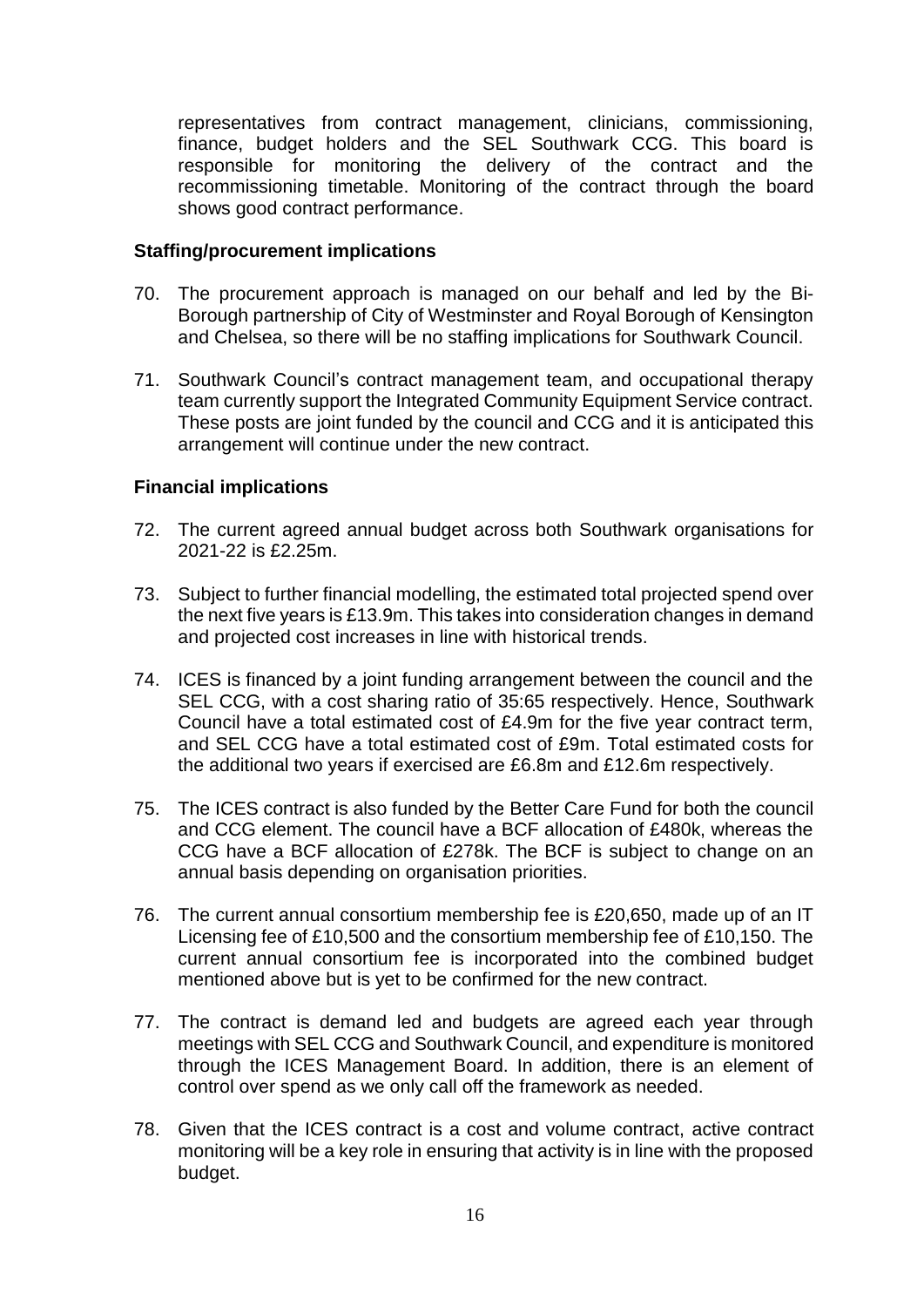- 79. The ICES contract has experienced both an increase in demand and inflationary increases in the cost of various equipment due to COVID-19 and implications of Brexit.
- 80. The majority of community equipment prescribers are in Southwark's acute trusts, and this is reflected in the ratio of funding between the council and the CCG, so the financial risk to Southwark Council is low.

#### **Investment implications**

81. The Integrated Community Equipment Service operates on an equipment loan basis. Boroughs do not invest in specific items of equipment, apart from Special Items that are not included in the standard equipment catalogue. These items are purchased by the ordering borough but once returned, are shared with other boroughs in the consortium, in a reciprocal arrangement.

#### **Legal implications**

82. Please see concurrent from the Director of Law and Governance.

## **Consultation**

- 83. During July 2021, engagement with service users was conducted at borough level. All service users who received delivery of an order or who had a collection booked were contacted and asked to complete a questionnaire, compiled on the boroughs behalf by the consortium. The engagement was intended to gauge service users' satisfaction with the service they received from the incumbent provider, and to consider how it could be improved for the new contract.
- 84. In Southwark, a total of 20 telephone surveys were completed, with either service users or their family / carer. A link to the survey was shared with a wide range of community and voluntary organisations within the borough. The consortium are reviewing the summary of overall key findings, and will share the findings with boroughs when complete.
- 85. A survey was designed for prescribers as well and was conducted at the same time. In Southwark it was promoted by ICES team via the manager's network, and by the Principal Occupational Therapist at Team Manager and Service Manager Level. It was also promoted virtually via MS Teams channel. Southwark reported the highest volume of responses within the consortium, with a total of 40 competed surveys.
- 86. The consortium lead is currently carrying out market engagement to test the appetite of the market for service delivery in the future, and to ensure due diligence. A questionnaire has been sent out and feedback from the market will determine the delivery model in the new contract. The intention is to make the contract more attractive and flexible than it currently is.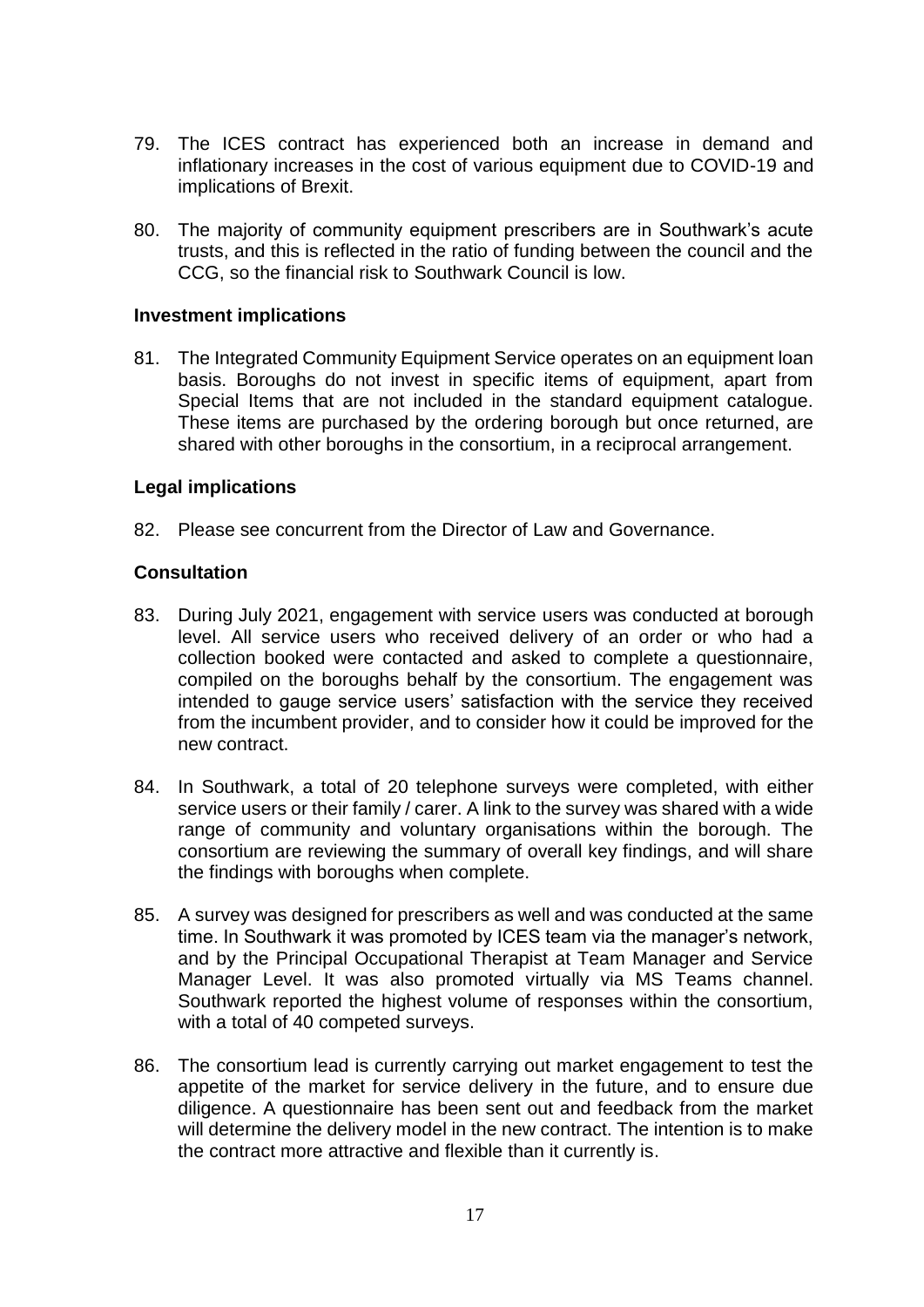# **SUPPLEMENTARY ADVICE FROM OTHER OFFICERS**

#### **Strategic Director of Finance and Governance REF: [62EN2122]**

- 87. The Strategic Director of Finance and Governance notes the contents of this report and in particular the financial implications referenced at paragraph 72 to 80. It has been noted that this is a cost and volume contract, hence regular board monitoring with all stakeholders is essential.
- 88. The dynamic of a joint funding arrangement, coupled with the contribution made by the Better Care Fund (BCF) reflects the shared benefits accruing to the council, CCG and health partners in their endeavours to improve outcomes for the residents of Southwark. Whilst funding is secure for 2021-22, the service and other partners will need to work closely to mitigate any risks arising from future spending reviews and subsequent changes to the BCF.
- 89. Given the significant increase in demand in recent times close contract management and contingency planning will be necessary to mitigate risk for the new contract.
- 90. The Strategic Director also notes that further in depth financial modelling is yet to be undertaken, which will take into consideration changes in demand in line with historical trends and changes to the demographic of users.

#### **Head of Procurement**

- 91. This report seeks Cabinet's approval of the procurement strategy for the provision of Integrated Community Equipment Service (ICES) to be procured as a call-off contract under the pan-London consortium form under s75 agreement with Southwark Council and NHS South East London (SEL) Clinical Commissioning Group (CCG) as detailed in paragraph 1.
- 92. The proposed contract is due to commence on 1 April 2023 for a period of five years with an option to extend for a further two years (1yr + 1yr) with an annual anticipated value of £980,000 and a total cost of £4,900,000 to Southwark Council for the estimated five years period and £6,860,000 inclusive of the additional two year extended period.
- 93. The reasons for choosing the proposed procurement route is detailed in paragraphs 13 to 23, which meets both the council's governance process and PCR 2015 requirements. The procurement route, process and contract terms and conditions will ensure high quality service delivery, best value and sustainable benefits.
- 94. The procurement process is detailed in paragraphs 34 to 39 and paragraphs 40 in this report specifies the evaluation methodology to be applied by the council in selecting the successful bidder for the proposed contract. The report also highlight potential risks and mitigating actions in paragraph 30, impacts for equalities health and climate are detailed in paragraphs 46 to 60, social value commitments are detailed in paragraph 61 and confirmation of the payment of London Living Wage is detailed in paragraphs 54 and 62.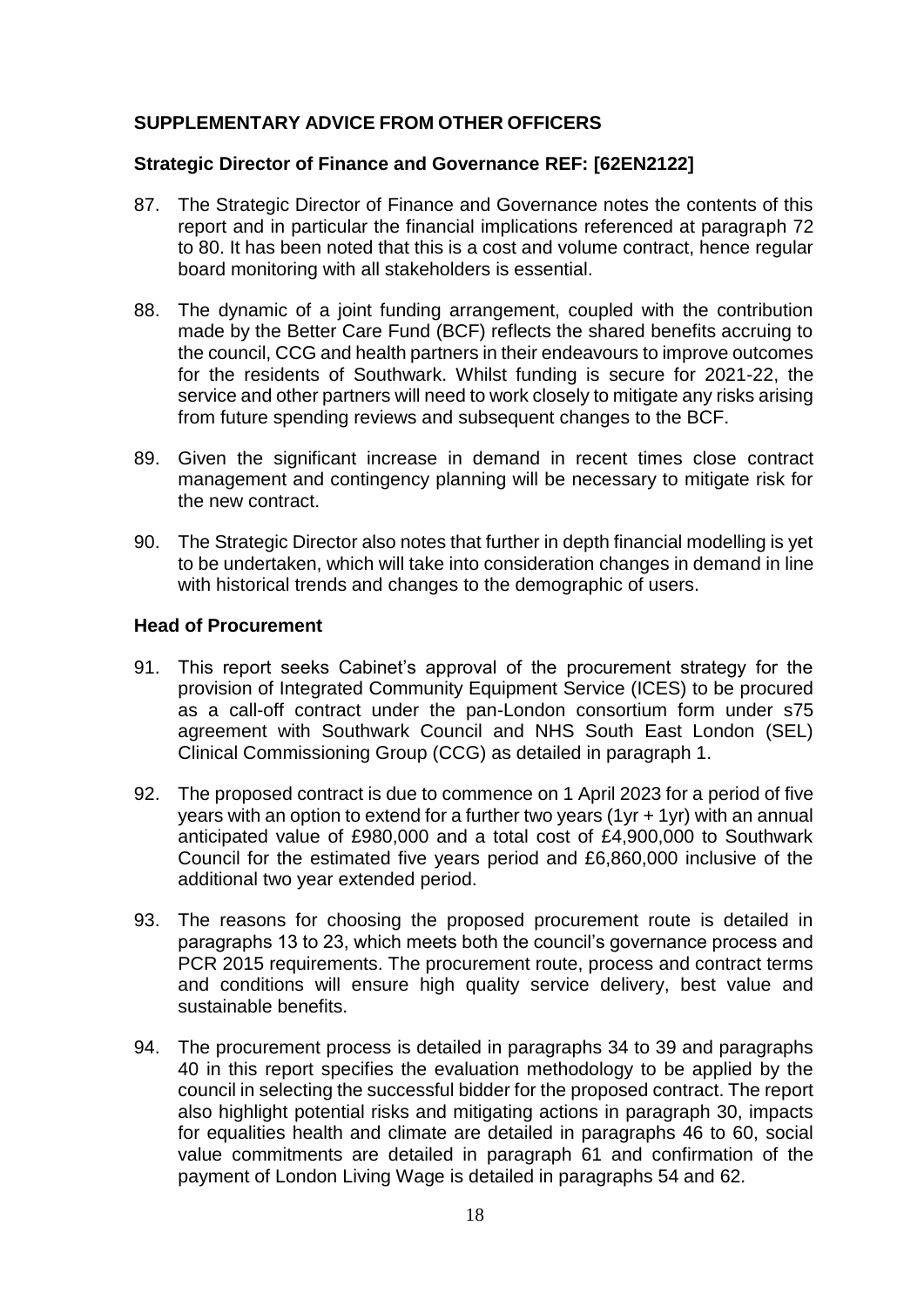#### **Director of Law and Governance**

- 95. This report seeks approval of the procurement strategy for the future provision of an Integrated Community Equipment service, involving "call offs" from a new framework for the service which has been procured by the lead commissioners of a pan-London consortium formed of 21 London boroughs, including Southwark.
- 96. Due to the nature and current estimated value of the service required by the council its procurement is governed by the Public Contracts Regulations 2015 (PCR), which require expressions of interest to be sought through the publication of a contract notice on the UK's Find-a-Tender portal. However, in this instance the report proposes that the council, acting as local lead commissioner on behalf of the SEL CCG will access its equipment supply through a framework which is to be procured in line with the PCR by the biborough partnership of the City of Westminster and the Royal Borough of Kensington and Chelsea, which acts as the lead commissioner for a consortium of London boroughs. This means that the council will not be required to undertake a separate tendering exercise and instead will be able to place orders following a process defined in the terms of the framework agreement made between the bi-borough partnership and the appointed service provider.
- 97. The proposed procurement strategy is also consistent with the requirements of the council's Contract Standing Orders (CSOs), which reserve to the Cabinet the decision to approve the report recommendations.
- 98. Cabinet will be aware of the Public Sector Equality Duty (PSED) in section 149 of the Equality Act 2010. At each stage, in exercising its function (and in its decision making processes) the council must have due regard to the need to:
	- (a) Eliminate discrimination, harassment, victimisation or other prohibited conduct;
	- (b) Advance equality of opportunity between persons who share a relevant protected characteristic and those who do not share it;
	- (c) Foster good relations between person who share a relevant protected characteristic and those who do not share it.
- 99. The relevant protected characteristics are age, disability, gender reassignment, pregnancy and maternity, race, religion or belief, sex and sexual orientation. Marriage and civil partnership are protected in relation to (a) only.
- 100. The community impact statement and the health impact statement in this report note the benefits that the proposed procurement is intended to generate and it is noted that an equality impact assessment is to be undertaken for the purposes of understanding the impact and accessibility of the existing service, especially for those service users with a protected characteristic under the